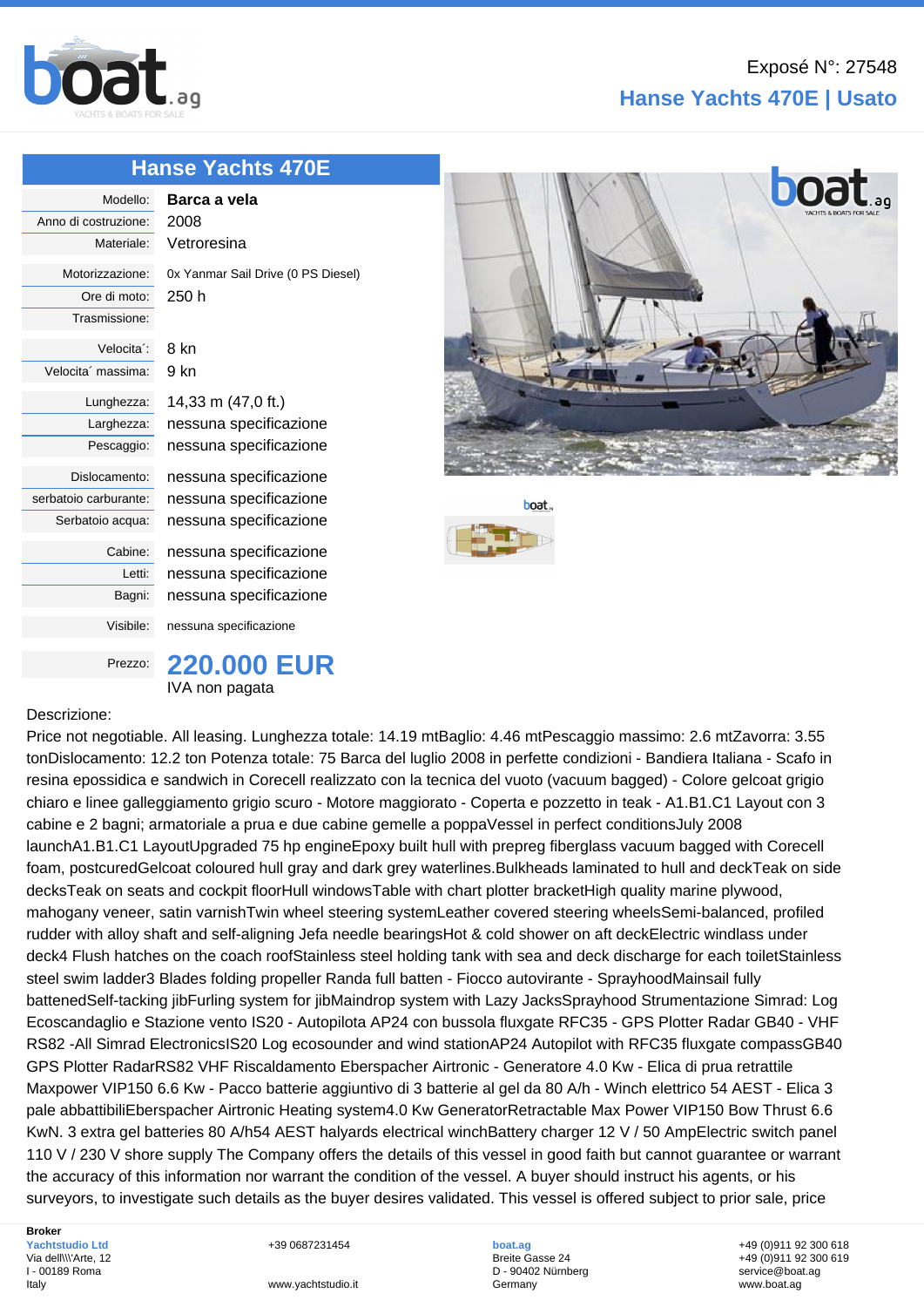

**Broker Yachtstudio Ltd** Via dell\\\'Arte, 12 I - 00189 Roma Italy

+39 0687231454

www.yachtstudio.it

**boat.ag** Breite Gasse 24 D - 90402 Nürnberg **Germany** 

+49 (0)911 92 300 618 +49 (0)911 92 300 619 service@boat.ag www.boat.ag